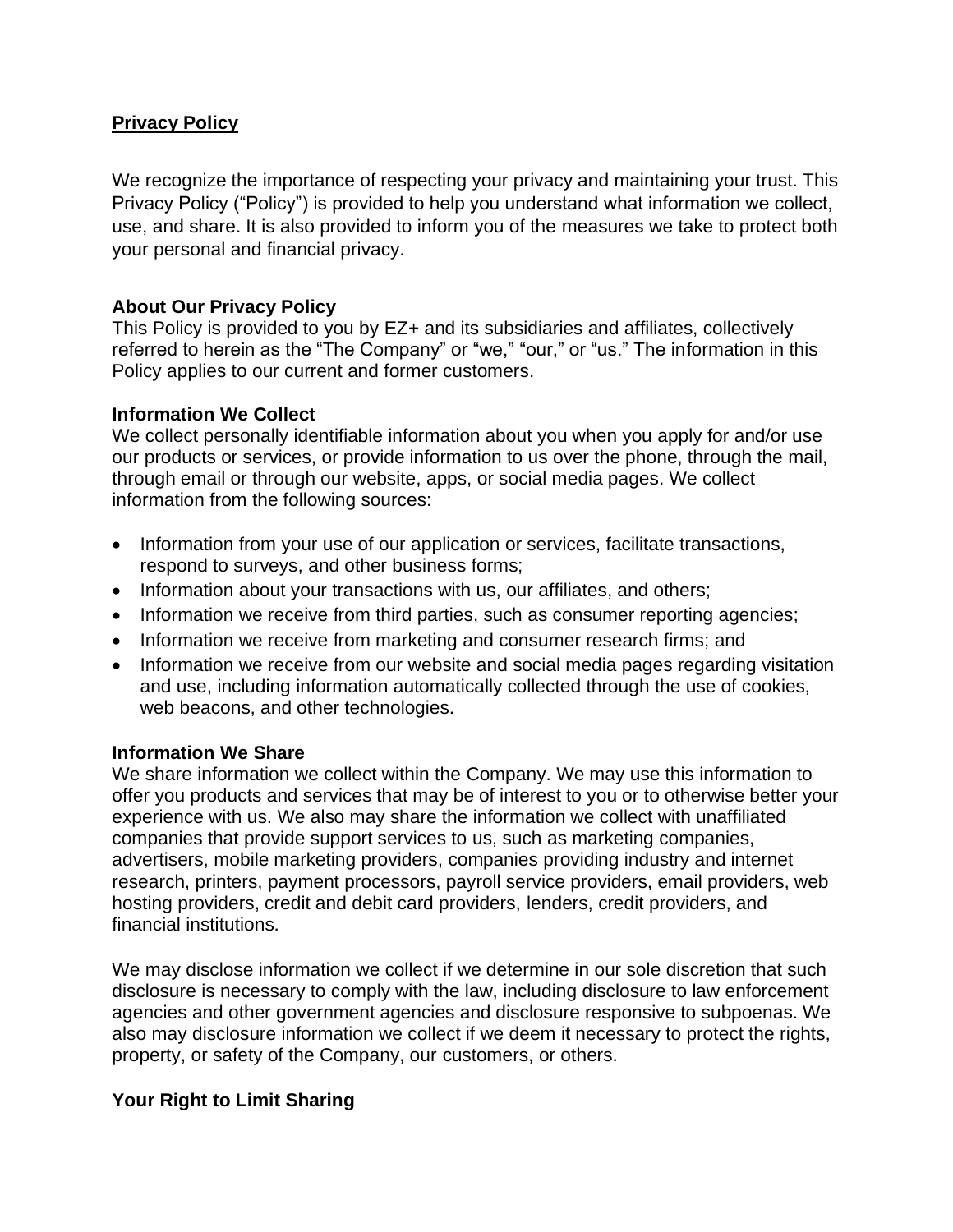The Company shares information within the Company and with non-affiliates companies to provide support services to us, as permitted under joint marketing agreements and as otherwise permitted by law. We may share information about your transactions or experiences within the Company or with our affiliates. For these purposes, you cannot limit sharing. However, in some circumstances, federal law gives you the right to limit use of your personally identifiable information. You may limit sharing of your personally identifiable information within the Company and with non-affiliated companies for marketing purposes. You may opt out of this sharing, as described in Opting Out of Sharing. Please be aware that even if you opt out, the Company may share information as permitted by law and as described in this Policy.

# **Opting Out of Sharing**

In order to limit sharing of your personally identifiable information as described in this Policy, you may opt out by emailing us at compliance@ezcorp.com with your first name, last name, and mailing address.

# **How We Use Your Information**

Examples of how we use the information we collect include:

- Providing you with enhanced products and services;
- Offering you additional products and services from us.
- Responding to requests for information about our products and services;
- Optimizing your experience in our stores and on our website and social media pages;
- Allowing you to use our website and social media pages to find stores, products, and promotions;
- Conducting research and analysis on our customers, transactions, and operations;
- Monitoring compliance with applicable laws;
- Assisting law enforcement and regulatory agencies; and
- Performing other business activities as needed.

Data obtained through the short code program will not be shared with any third-parties for their marketing reasons/purposes

# **Protecting Your Personal Information**

Protecting your privacy is important to us. We restrict access to non-public personally identifiable information about you to our employees and agents who need to know the information to provide products or services to you. We maintain physical, electronic, and procedural protections that comply with federal and state laws to safeguard your personal information. Because we recognize the importance of privacy where children are involved, we do not knowingly collect information from children.

# **Web Links**

We are not responsible for the collection, use or security of information by companies or organizations outside of the Company that may be linked to our websites or that may provide third party services on the application. You are encouraged to read the privacy